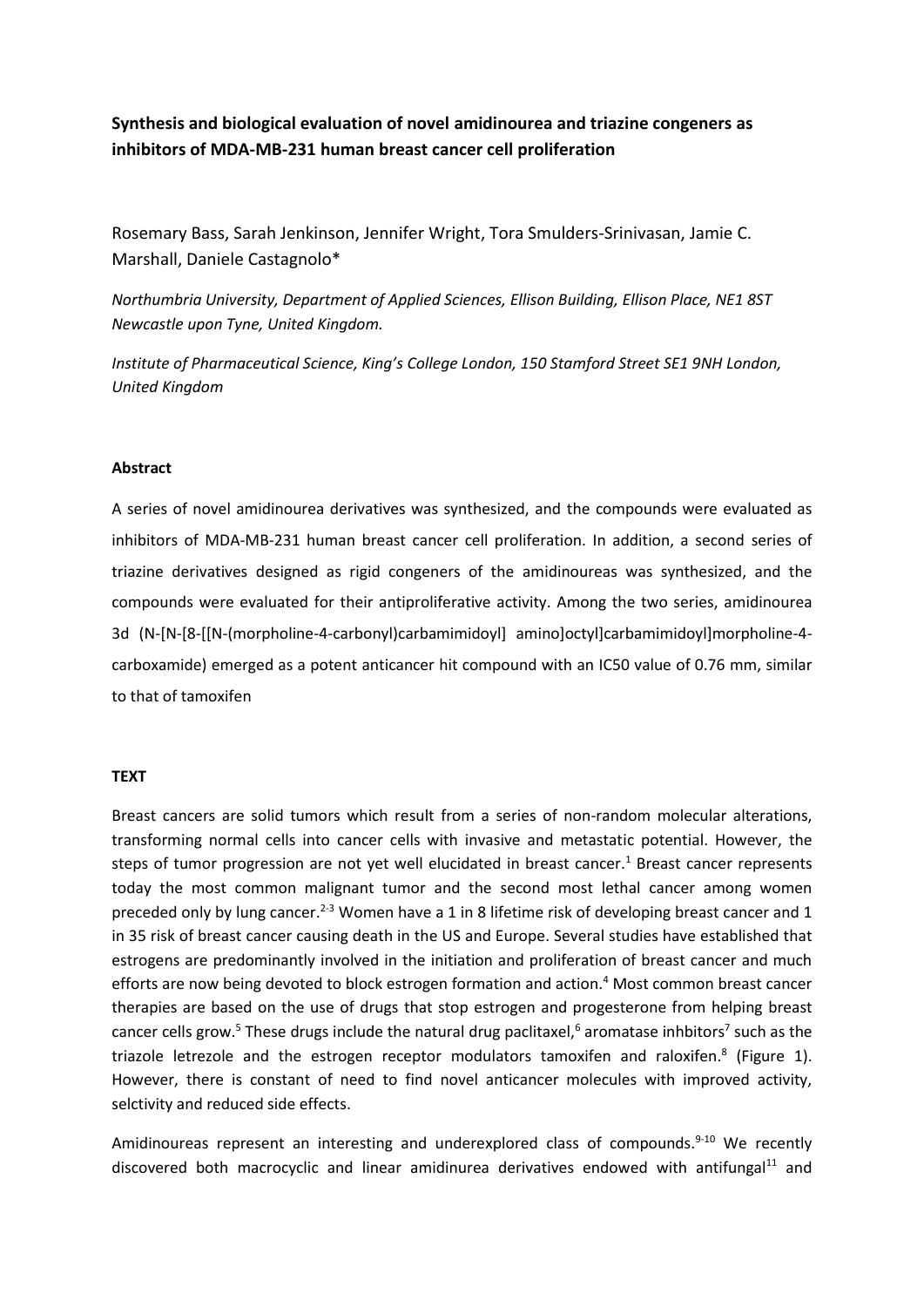antiviral activity.<sup>12</sup> Some amidinurea derivatives also showed anti-proliferative properties<sup>13</sup> probably due to their ability to mimicking the natural nucleobases and thus to interact with DNA.

Here, as an extension of our previous work, we describe the design and synthesis of two series of mono and bis-amidinourea derivatives and the evaluation of their anti-proliferative activity against MDA-MB-231 human breast cancer cells. In addition, a series of triazine analogues of amidinureas were designed. In fact, triazines with the general structure **A** represent the rigid analogues of **C** as shown in Figure 1. Triazines have been shown to possess antitumoral properties,<sup>14</sup> but their activity on breast cancer cells has not yet been fully investigated.<sup>15</sup>



Figure 1. Common drugs active on breast cancer cells. General structures of amidinoureas and triazines

We first focused on the synthesis of amidinureas with general structures **A** and **B**. Scheme 1. The thiopseudourea **1** was reacted with 1,8-diaminooctane affording the biguanide **2**. The latter was then treated with different primary and secondary amines in refluxing THF affording the desired Bocprotected bis-amidinoureas which were in turn converted into the desired products **3a-f** upon treatment with freshly prepared HCl/AcOEt. Similarly, treatment of **1** with benzylamine or p-Claniline led to guanidines **4a-b**, which were reacted with appropriate amines leading, after Boc group cleavage, to the desired amidinureas **5a-e**. 12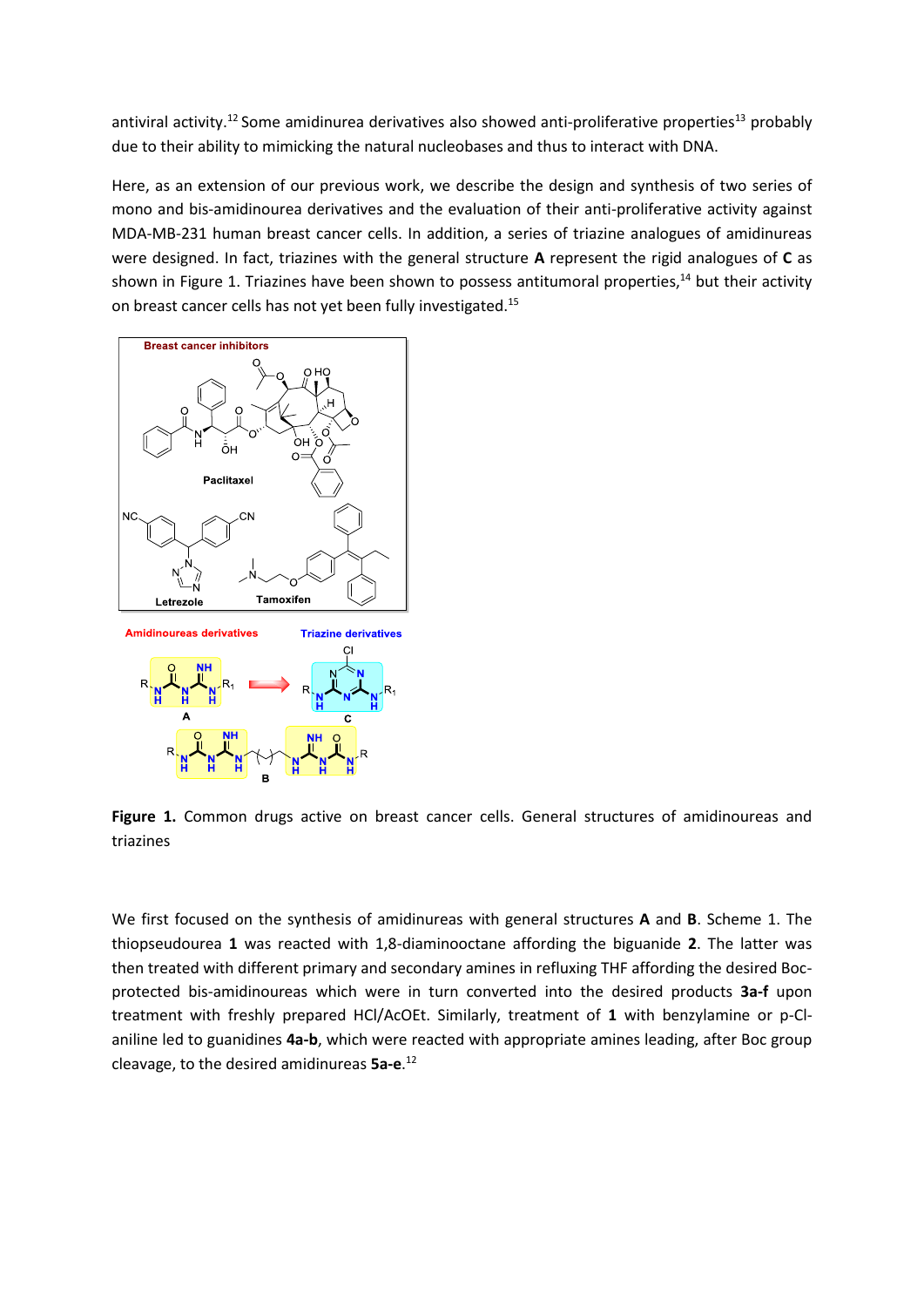

**Scheme 1.** Synthesis of amidinourea substrates

The triazine analogues were synthesised as described in Scheme 2. Cyanuric chloride **6** was first reacted with different amines/anilines affording the derivatives **7a-c**. These latter were then reacted with a series of piperazines leading to the final products **8a-g**. A bis-triazine **9** was also synthesised by reacting **6** with p-xylylenediamine. Compound 9 was further functionalised through reaction with benzylamine leading to derivative **10**.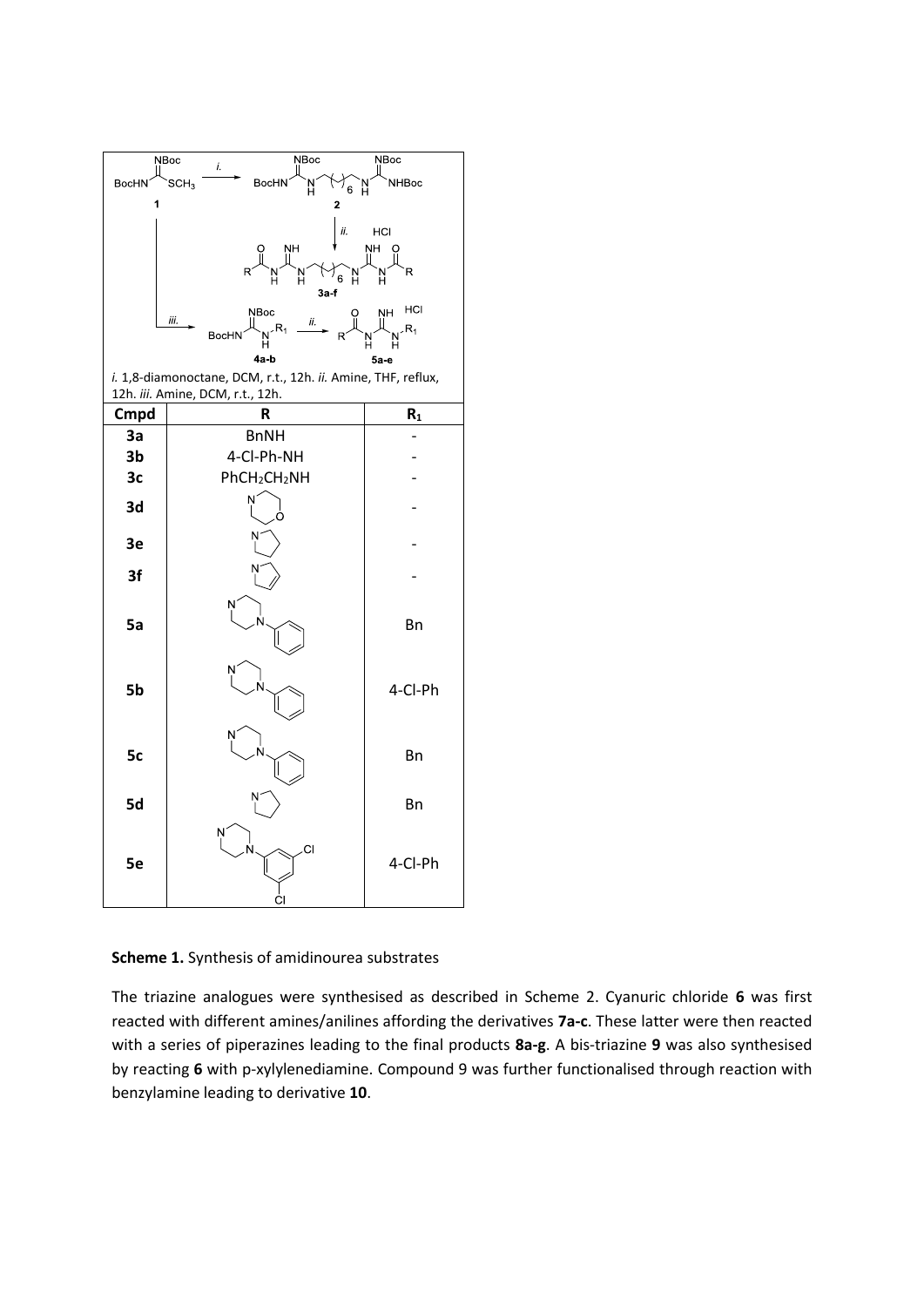

*i.* Amine, DCE, -40 °C, 3h. *ii.* Piperazine-R<sub>1</sub>, DCE, 80 °C, MW, 20 min. *iii.* p-xylylenediamine, DCE, -40 <sup>o</sup>C, 3h. *iv.* Benzylamine, DCE, 80 °C, MW, 20 min.

| Cmpd | R                                 | R <sub>1</sub>         |  |  |  |  |
|------|-----------------------------------|------------------------|--|--|--|--|
| 8a   | 4-Cl-Ph                           | Ph                     |  |  |  |  |
| 8b   | Bn                                | Ph                     |  |  |  |  |
| 8c   | PhCH <sub>2</sub> CH <sub>2</sub> | Ph                     |  |  |  |  |
| 8d   | Bn                                | Boc                    |  |  |  |  |
| 8e   | Bn                                | ىمى<br>N               |  |  |  |  |
| 8f   | Bn                                | $\mathfrak{z}^2$<br>CI |  |  |  |  |
| 8g   | Bn                                | N                      |  |  |  |  |

All the compounds were then evaluated for their anti-proliferative effects on MDA-MB-231 human breast cancer cells. The inhibition of proliferation was monitored after 30 and 60 hours as shown in Figure 2 and Figure 3 (for compound **3d**). A number of compounds were shown to inhibit cellular proliferation at 50-100 µM. The triazines, with the exception of 8a and 8e proved to be inactive, whilst most of the bis-amidinurea showed a good activity profile. In particular **3b** produced a cell proliferation inhibition of 80% when used at 1-10  $\mu$ M. Among compounds 3, the derivative 3b bearing a Cl-phenyl moiety on the amidinurea group proved to be the most promising compound in term of inhibition of cell proliferation. The replacement of the aryl moiety with a benzyl (**3a**), or an heterocycle (morpholine in **3d**, pyrrolidine in **3e**, pyrroline in **3f**) led to derivatives still able to inhibit the cell proliferation but at higher dose than **3b**. Interestingly, compound 3c bearing a longerside chain did not show any activity against MDA-MB-231 cells. The compounds **5a-e** also proved to be not active, thus accounting for the importance of a long aliphatic backbone for the anticancer activity. Similarly, the triazine analogues of compounds **5** also showed poor inhibition of MDA-MB-231 cells cell proliferation. However, at higher concentrations (50-100  $\mu$ M) the derivatives **7c** and **8a** proved to be able to inhibit the growth of MDA-MB-231 cells at >80%.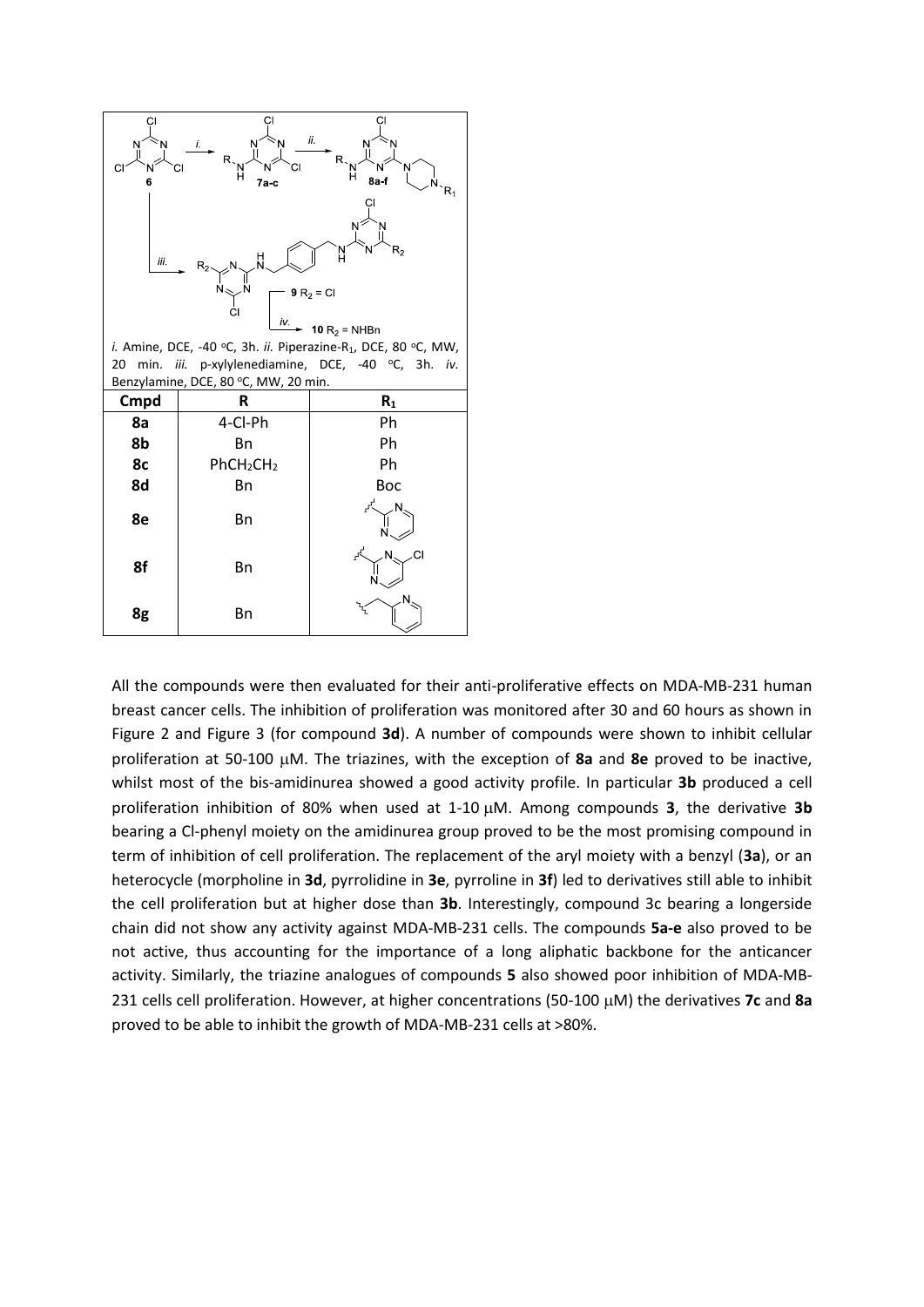

**Figure 2.** Anti-proliferative activity of amidinourea and triazine derivatives on MDA-MB-231 human breast cancer cells



**Figure 3.** Effect of 3d on MDA-MB-231 cell growth. The effect of compound **3d** on the proliferation of MDA-MB-231 is shown in Figure 3. The cells were incubated for 24 hours prior the addition of **3d** (point A) at 0, 1, 10, 50 100  $\mu$ M. The cell growth was evaluated after 30h (point B) and 60h (point C) in the presence of **3d**.

The inhibitory efficiency for some of the most active compounds was then evaluated against the breast cancer cell line MDA-MB-231. The  $IC_{50}$  values are summarised in Table 1 and were compared with the data reported for tamoxifen.<sup>16</sup> The three amidinureas 3d-f confirmed the data previously observed emerging as potent breast cancer inhibitors. In particular compound **3d**, bearing a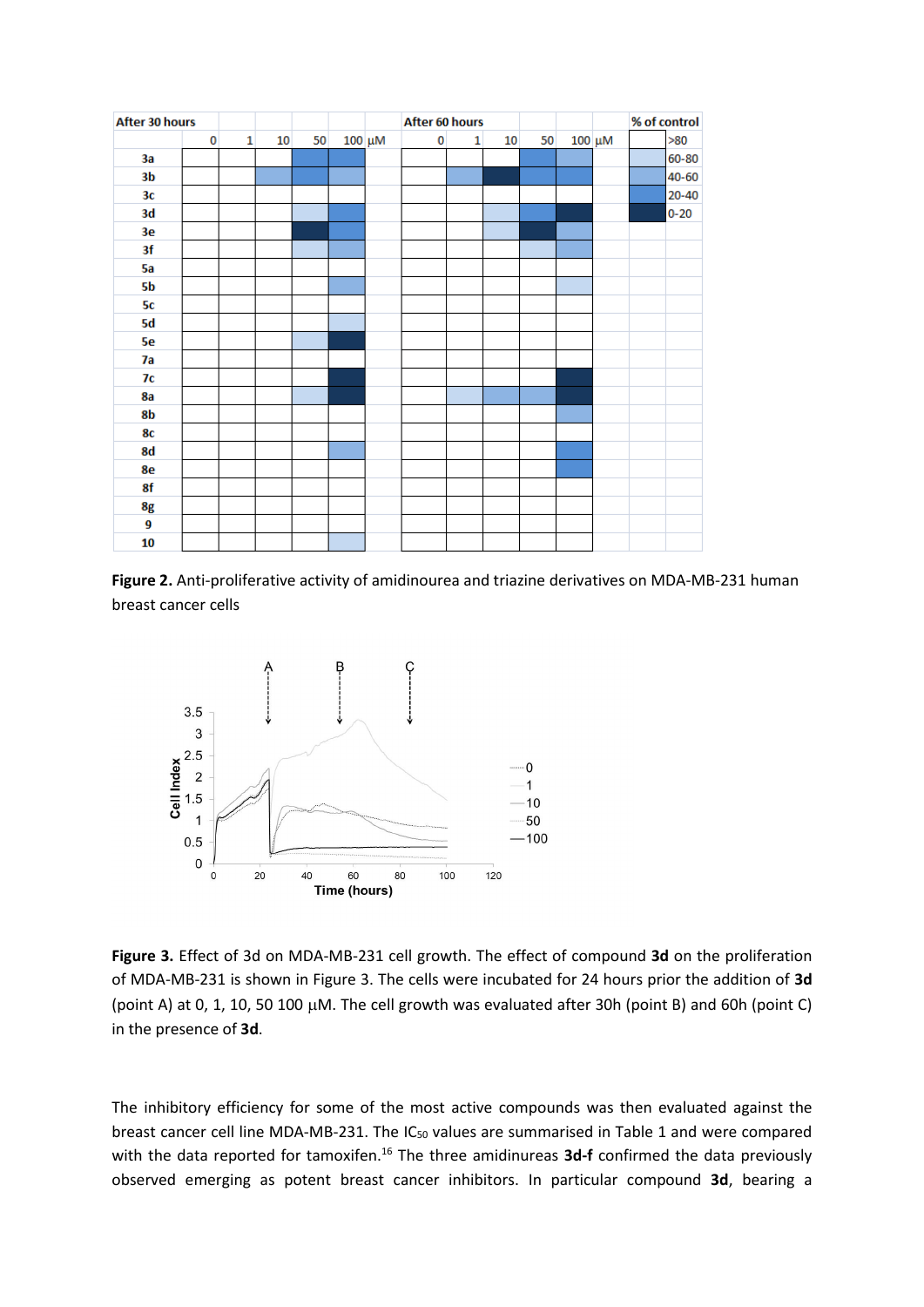morpholine substituent on the amidinurea moiety showed  $IC_{50} = 0.76 \mu M$ , close to that of tamoxifen, thus proving to be a valuable candidate for further development. Also the derivatives **3e** and **3f** showed a good activity with  $IC_{50}$  values of 1.3 and 1.5 respectively, as well as the aryl amidinurea 3b which showed an IC<sub>50</sub> = 4.9 µM. Again, the triazine derivatives 8a and 8e and the amidinurea **5e** showed poor inhibition with  $IC_{50}$  values  $>12$  µM.

**Table 1.**

|                                       | <b>Compounds</b> |     |      |     |     |      |    |      |                  |
|---------------------------------------|------------------|-----|------|-----|-----|------|----|------|------------------|
|                                       | За               | 3b  | 3d   | 3e  | Зf  | 5e   | 8a | 8e   | <b>Tamoxifen</b> |
| $IC_{50}(\mu M)$<br><b>MDA-MB-231</b> | 67.5             | 4.9 | 0.76 | 1.3 | 1.5 | 22.1 | 12 | 74.7 | $0.66^{16}$      |

In conclusion, this work showed the potentiality of amidinourea compounds as potential anticancer agent, leading to the identification of a new promising hit candidate compounds **3d**. Currently additional derivatives are under investigation in our lab.

#### **References**

- 1. Eccles, S. A.; Paon, L. *Lancet* 2005, **365**: 1006–1007
- 2. Albrand, G.; Terret, C. *Drugs Aging* **2008**, *25*, 35–45.

3. Ross, C. R.; Temburnikar, K. W.; Wilson, G. M.; Seley-Radtke, K. L. *Bioorg. Med. Chem. Lett.* **2015**, *25*, 1715–1717

- 4. Jorden, V. C.; Gradishar, W. J. *Mol. Aspect Med.* **1997**, *18*, 187.
- 5. Hassan, M. S.; Ansari, J.; Spooner, D.; Hussain, S. A. *Oncol Rep.* **2010**, *24*, 1121-31.
- 6. Pivot, X.; Asmar, L.; Hortobagyi, G. N. *Int. J. Oncol.* **1999**, *15*, 381-6.
- 7. Hong, Y.; Chen, S. *Ann. N. Y. Acad. Sci.* **2006**, *1089*, 237-51.
- 8. Musa, M. A.; Khan, M.O.; Cooperwood, J. S. *Curr. Med. Chem.* **2007**, *14*,1249-61.

9. Castagnolo, D. *New Strategies in Chemical Synthesis and Catalysis*, Chapter 5, Ed. Bruno Pignataro, Wiley-VCH, **2012** 

10. Castagnolo, D.; Schenone, S.; Botta, M. *Chem. Rev.* **2011**, *111*, 5247-5300.

11. a) Sanguinetti, M.; Sanfilippo, S.; Castagnolo, D.; Sanglard, D.; Posteraro, B.; Donzellini, G.; Botta, M. *ACS Med. Chem. Lett.* **2013**, *4*, 852–857. b) Manetti,F.; Castagnolo,D.; Raffi,F.; Zizzari,A. T.; Rajamäki,S.; D'Arezzo,S.; Visca,P.; Cona,A.; Fracasso, M. E.; Doria, D.; Posteraro, B.; Sanguinetti, M.; Fadda, G.; Botta, M. *J. Med. Chem.* **2009**, *52*, 7376-7379.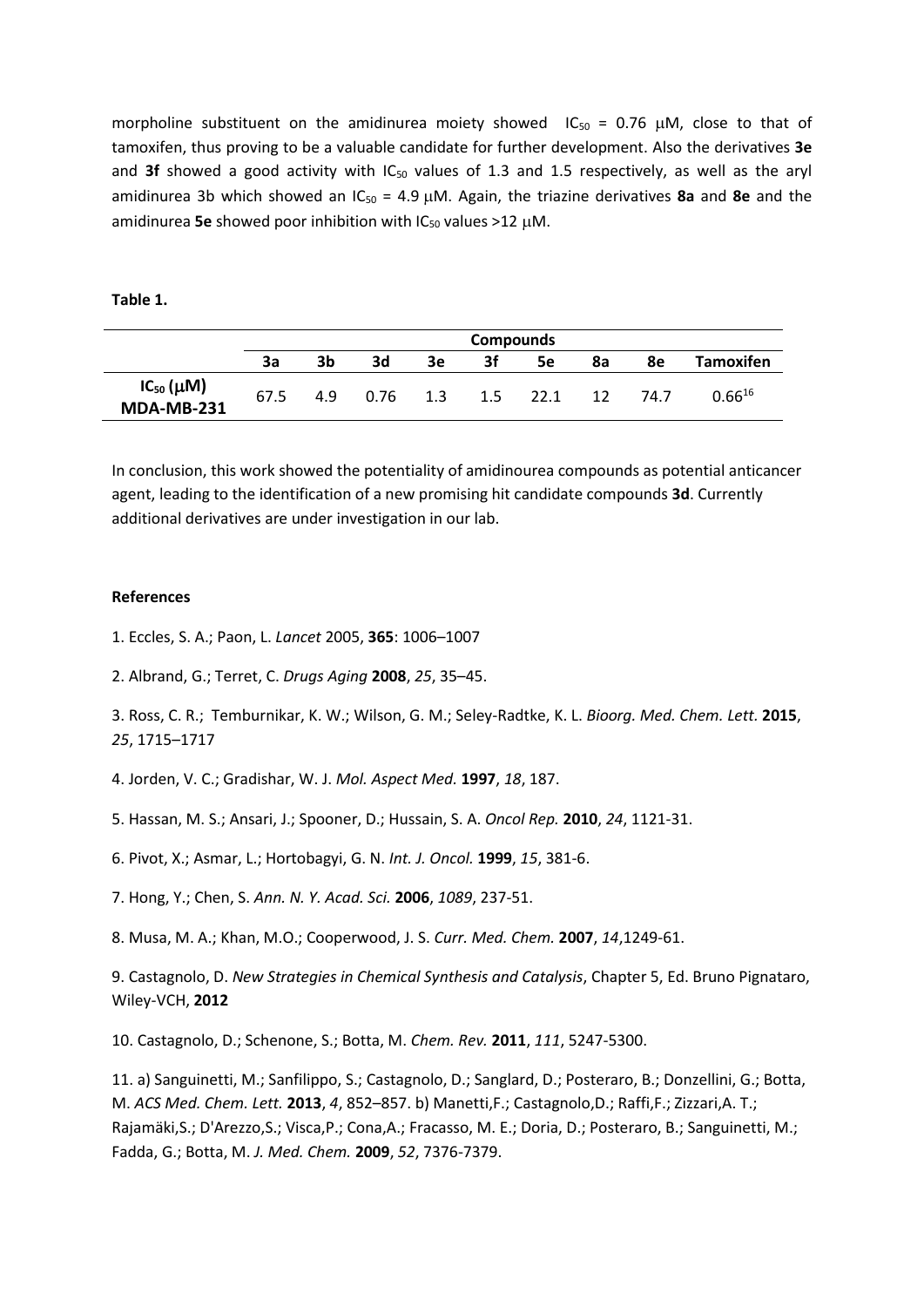12. Magri, A.; Reilly, R. Scalacci, N.; Radi, M.; Hunter, M.; Ripoll, M.; Patel, A.; Castagnolo, D. *Bioorg. Med. Chem. Lett.* **2015***, 25,* 5372-5376.

13. Piskala, A.; Hanna, N. B.; Masojidkova, M.; Otmar, M.; Fiedler, P.; Ubik, K. *Collect. Czech. Chem. Commun.* **2003**, *69*, 711-743.

14. Maga, G.; Falchi. F.; Radi, M.; Botta, L.; Casaluce, G.; Bernardini, M.; Irannejad, H.; Manetti, F.; Garbelli, A.; Samuele, A.; Zanoli, S.; Esté, J. A.; Gonzalez, E.; Zucca, E.; Paolucci, S.; Baldanti, F.; De Rijck, J.; Debyser, Z.; Botta, M. *ChemMedChem.* **2011**, *6*, 1371-89.

15. Prinka, S.; Vijay, L.; Kamaldeep, P. *Eur. J. Med. Chem.* **2016**, *117*, 59-69.

16. Nagaiah, K.; Venkatesham, A.; Srinivasa Rao, R.; Saddanapu, V.; Yadav, J. S.; Basha, S. J.; Sarma, A. V. S.; Sridhar, B.; Addlagatta, A. *Bioorg. Med. Chem. Lett.* **2010**, *20*, 3259-3264

17. Keane, K.M.; Bell, P.G.; Lodge, J.; Constantinou, C.; Jenkinson, S.E.; Bass, R.; Howatson, G. *Eur. J. Nutr.* **2016**, 55(4), 1695-705.

#### **General Methods**

Nuclear Magnetic Resonance (NMR) spectra were recorded on a Bruker 400 MHz spectrometer. <sup>1</sup>H and <sup>13</sup>C spectra were referenced relative to the solvent residual peaks and chemical shifts (δ) reported in ppm downfield of trimethylsilane (CDCl<sub>3</sub> δ H: 7.26 ppm, δ C: 77.0 ppm). Coupling constants (*J*) are reported in Hertz. Splitting patterns are abbreviated as follows: singlet (s), doublet (d), triplet (t), quartet (q), multiplet (m), broad (br) or some combination of these. Thin layer chromatography (TLC) was performed using commercially available pre-coated plates and visualized with UV light at 254 nm. Permanganate or nhynidrine were used to reveal the products. Flash column chromatography was carried out using Silica 60 Å.

Compounds **5a-e** were synthesised as previously reported. Magri, A.; Reilly, R. Scalacci, N.; Radi, M.; Hunter, M.; Ripoll, M.; Patel, A.; Castagnolo, D. *Bioorg. Med. Chem. Lett.* **2015***, 25,* 5372-5376.

#### **Synthesis of biguanide 2**



Diamine (1 g, 6.93 mmol, 1.1 eq) and 1,3-Bis(tert-butoxycarbonyl)-2-methyl-2-thiopseudourea (3.67 g, 12.65 mmol, 2 eq) were mixed in  $CH_2CL_2 (10 \text{ mL})$  and the mixture was stirred at r.t. for 12 h. The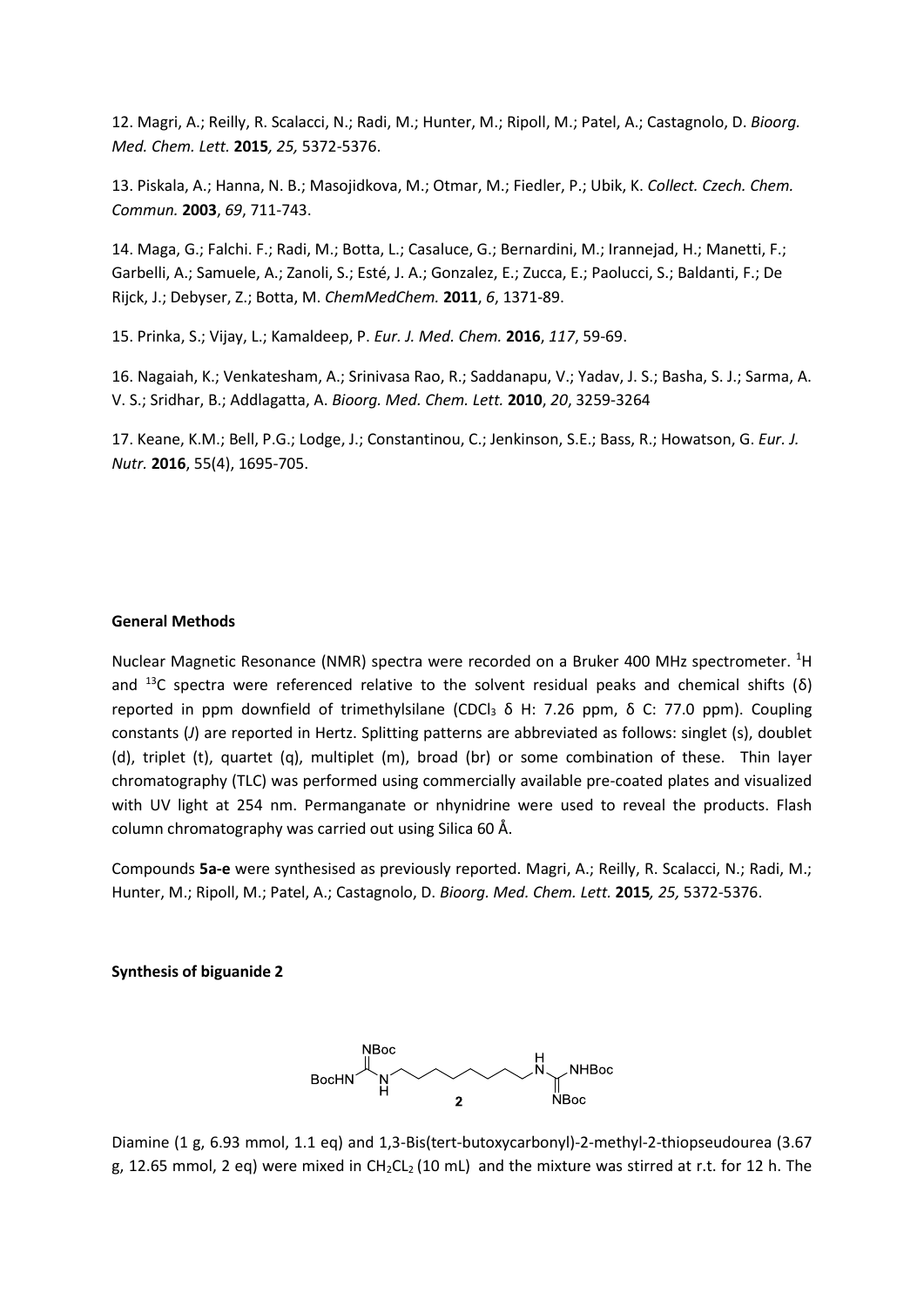reaction mixture was then quenched with water and extracted with ethyl acetate (3 x 50 mL). The combined organic phase was concentrated under reduced pressure. Yellow oil was obtained.

**<sup>1</sup>H NMR** (400 MHz CDCl3) δ 11.48 (br, 1H), 8.11 (br, 1H), 3.37 (m, 2H), 1.49 (s, 9H), 1.47 (s, 9H), 1.50- 1.20 (br, 6H) ppm.

#### **General procedure for the synthesis of compounds 3a-g**

Guanidine **2** (400 mg, 0.63 mmol, 1eq) was dissolved in THF (5 mL). The apropriate amine was then added (2eq) and the mixture was stirred overnight at reflux. The reaction mixture was washed with cold water and extracted with ethyl acetate (3x20 mL). The crude product was purified by column chromatography using AcOEt/Hexane 1:4 as eluent affording the Boc-protected compound. This latter was dissolved in AcOEt (1 mL) and then treated with freshly prepared HCl/AcOEt (3 mL). The mixture was stirred for 24h. The solvent was removed affording the desired amidinourea **3**.



**Yield:** 61% **<sup>1</sup>H NMR** (400 MHz MeOD-d6) 7.29-7.28 (m, 5H), 4.34 (s, 2H), 3.25-3.27 (m, 2H), 1.62, (m, 2H), 1.24 (m, 4H) ppm. **<sup>13</sup>C NMR** (100 MHz MeOD-d6) δ 154.3, 154.0, 138.1, 128.3, 127.2, 127.1, 43.1, 41.2, 28.6, 27.9, 26.18 ppm.



**Yield:** 42% **<sup>1</sup>H NMR** (400 MHz MeOD-d6) 7.44 (d, 2H, J = 8 Hz), 7.36 (d, 2H, J = 8 Hz), 3.22 (m, 2H), 1.49, (m, 2H), 1.26 (m, 4H) ppm. **<sup>13</sup>C NMR** (100 MHz MeOD-d6) δ 153.4, 151.9, 137.1, 129.4, 128.0, 121.6, 41.5, 29.0, 28.3, 26.4 ppm.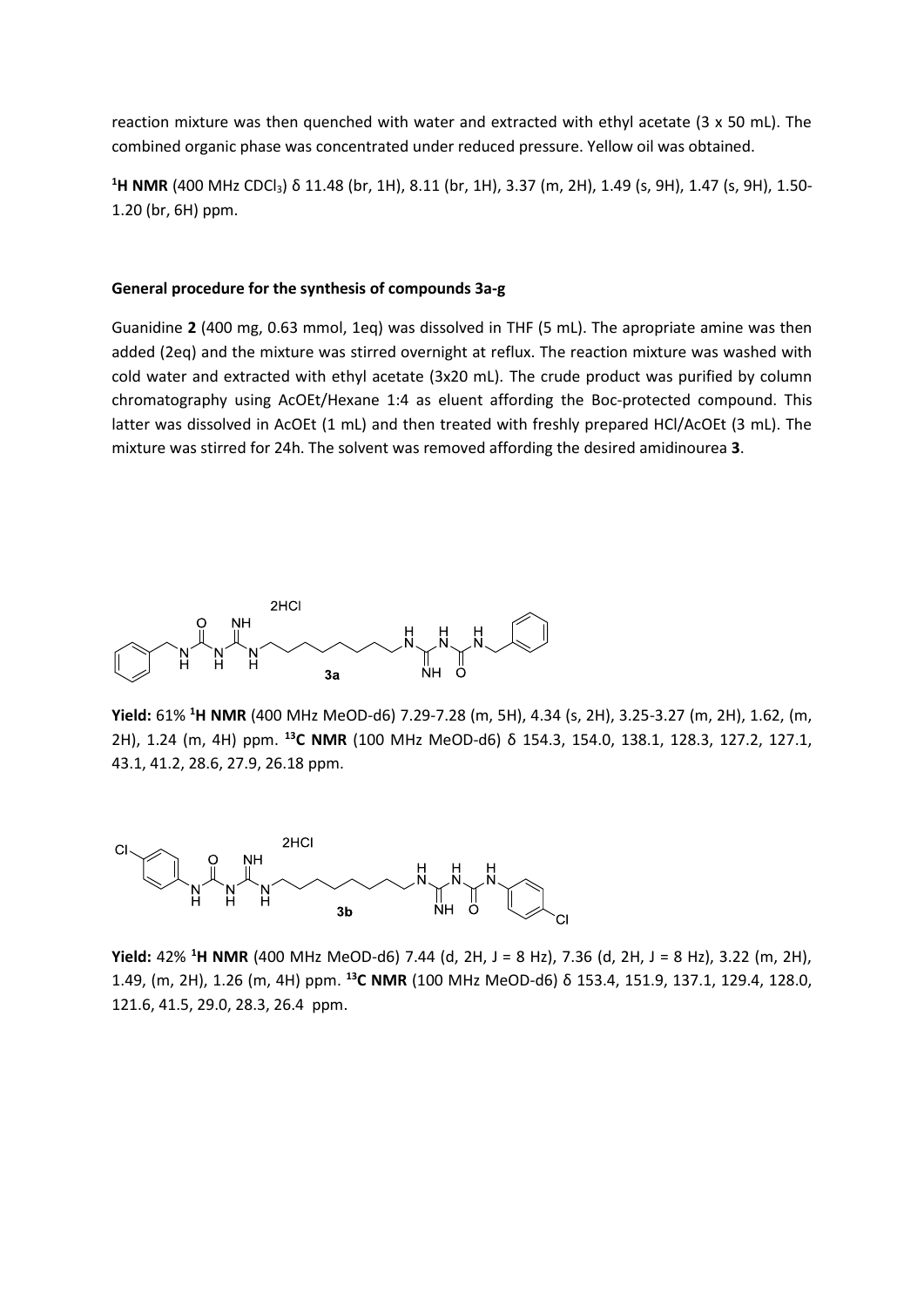

**Yield:** 53% **<sup>1</sup>H NMR** (400 MHz MeOD-d6) 7.27-7.14 (m, 5H), 3.40 (m, 2H), 3.24 (m, 2H), 2.79 (m, 2H), 1.60, (m, 2H), 1.25 (m, 4H) ppm. **<sup>13</sup>C NMR** (100 MHz MeOD-d6) δ 154.8, 154.5, 139.4, 129.1, 128.9, 126.8, 41.8, 41.6, 35.8, 29.3, 28.5, 26.8 ppm.



**Yield:** 40% **<sup>1</sup>H NMR** (400 MHz MeOD-d6) 3.66 (m, 4H), 3.52 (m, 4H), 3.28 (m, 2H), 1.63 (m, 2H), 1.28 (m, 4H) ppm. . **<sup>13</sup>C NMR** (100 MHz MeOD-d6) δ 155.0, 153.2, 66.1, 44.4, 41.4, 28.8, 28.0, 26.4 ppm.



**Yield:** 56% **<sup>1</sup>H NMR** (400 MHz MeOD-d6) 3.47-3.42 (m, 4H), 3.29-3.26 (m, 2H), 2.01 (m, 2H), 1.89 (m, 2H), 1.64 (m, 2H), 1.39 (m, 4H) ppm. **<sup>13</sup>C NMR** (100 MHz MeOD-d6) δ 155.4, 152.9, 46.9, 46.6, 41.8, 29.3, 28.5, 26.8, 26.2, 24.7 ppm.



**Yield:** 55% **<sup>1</sup>H NMR** (400 MHz DMSO-d6) 5.89 (s, 2H), 4.26 (m, 2H), 4.09 (m, 2H), 3.21 (m, 2H), 1.48 (m, 2H), 1.26 (m, 4H) ppm. **<sup>13</sup>C NMR** (100 MHz DMSO-d6) δ 154.8, 152.2, 125.9, 125.7, 53.9, 53.8, 47.2, 28.9 ,28.3, 26.0 ppm.

#### **General procedure for the synthesis of triazines 7.**

Cyanuric chloride (2.7 mmol) was dissolved in 30 mL of DCE and the mixture was cooled at -40 °C. The appropriate amine/aniline (2.7 mmol) was added and the mixture was stirred at the same temperature for 3h. The mixture was quenched with water. The organic phase was then washed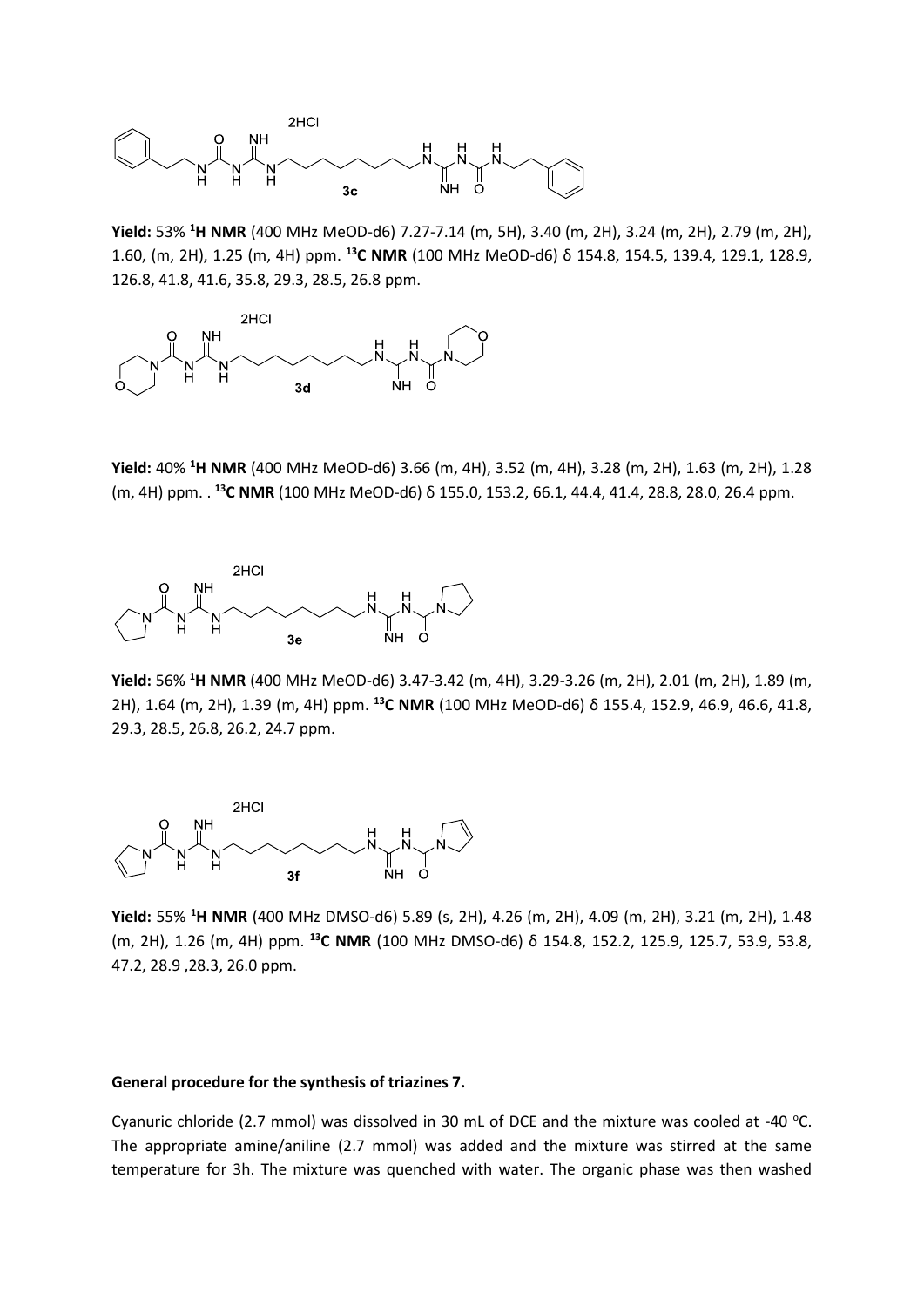twice with brine, dried over MgSO<sub>4</sub>, filtered and concentrated under reduced pressure. The crude product was used in the next step without any further purification.



**Yield:** 64% **<sup>1</sup>H NMR** (400 MHz CDCl3) 7.60 (br s, 1H), 7.48 (d, 2H, *J* = 8 Hz), 7.35 (d, 2H, *J* = 8 Hz) ppm.

Shahin, Rand; Taha, Mutasem O. Bioorganic & Medicinal Chemistry Volume20 Issue1. Pages377-400



**Yield:** 64% **<sup>1</sup>H NMR** (400 MHz CDCl3) 7.36-7.24 (m, 5H), 6.67 (br s, 1H), 4.66 (d, 2H, *J* = 7.8 Hz) ppm.

Maga, Giovanni; Falchi, Federico; Radi, Marco; Botta, Lorenzo; Casaluce, Gianni; Bernardini, Martina; Irannejad, Hamid; Manetti, Fabrizio; Garbelli, Anna; Samuele, Alberta; Zanoli, Samantha; Este, Jose A.; Gonzalez, Emmanuel; Zucca, Elisa; Paolucci, Stefania; Baldanti, Fausto; De Rijck, Jan; Debyser, Zeger; Botta, Maurizio ChemMedChem Volume6 Issue8 Pages1371-1389



**Yield:** 57% **<sup>1</sup>H NMR** (400 MHz CDCl3) 7.30-7.16 (m, 5H), 6.63 (br s, 1H), 3.75 (m, 2H), 2.89 (t, 2H, *J* = 7.4 Hz) ppm.



**Yield:** 64% <sup>1</sup>H NMR (400 MHz CDCl<sub>3</sub>) 7.23 (s, 2H), 4.46 (s, 2H) ppm.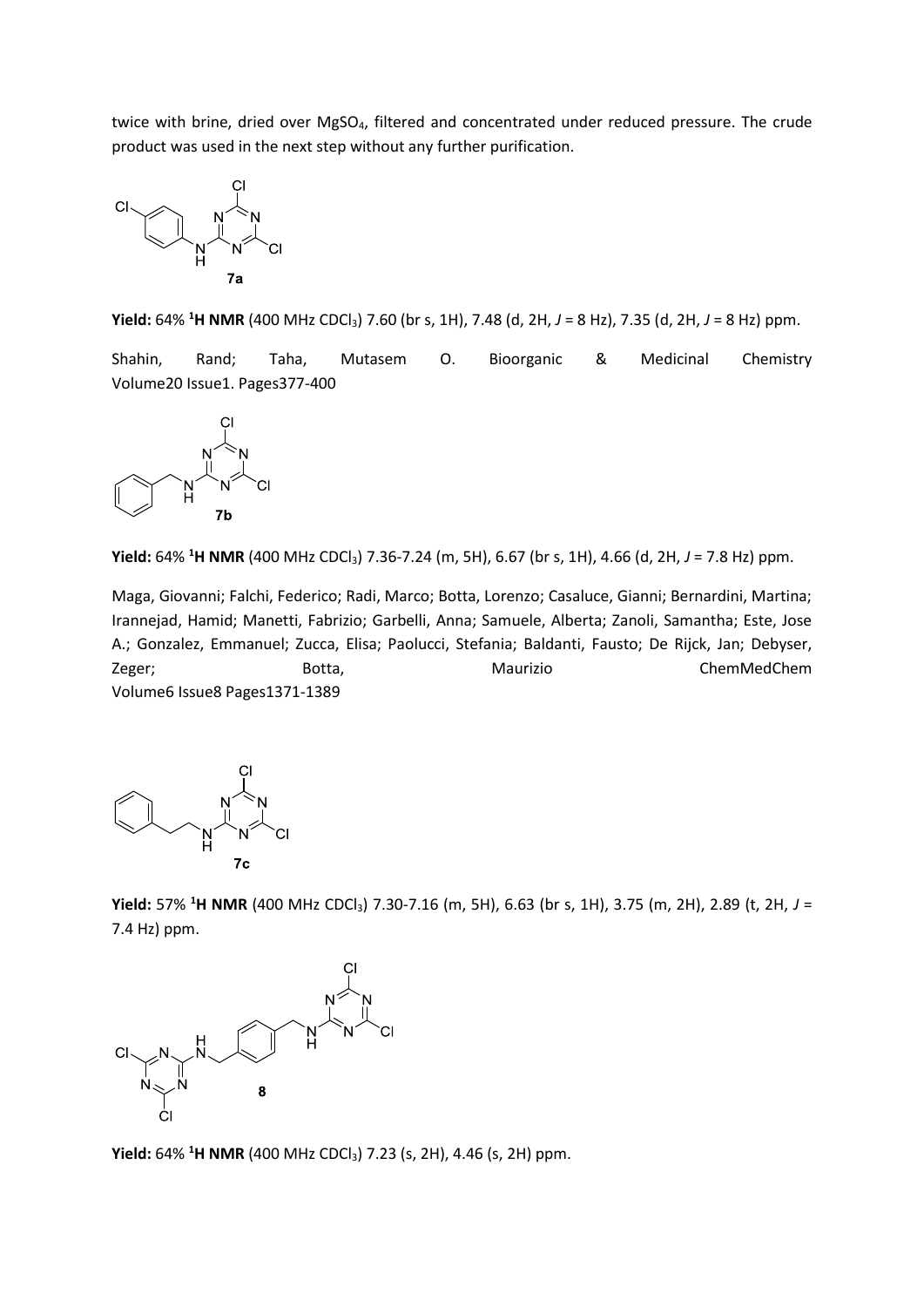#### **Genaral procedure for the synthesis of triazines 8**

The appropriate triazine 7 (1 mmol) was dissolved in 2 mL of DCE in a microwave vial. The appropriate piperazine (1 mmol) was added and the reaction mixture was heated at 80  $^{\circ}$ C under microwave irradiation for 20 minutes (2 x 10 minutes runs). The mixture was diluted with brine (10 mL) and extracted with AcOEt (5 mL). The combined organic phases were dried over MgSO<sub>4</sub>, filtered and concentrated under reduced pressure. The crude product was purified by chromatography on silica gel, using hexane/EtOAc (10:1) as eluent.



**Yield:** 82% **<sup>1</sup>H NMR** (400 MHz CDCl3) 7.47 (d, 2H, *J* = 8 Hz), 7.32-7.27 (m, 4H), 6.96-6.91 (m, 3H), 4.01-3.96 (m, 4H), 3.23-3.22 (m, 4H) ppm. **<sup>13</sup>C NMR** (100 MHz MeOD-d6) δ 162.1, 161.1, 154.5, 137.2, 136.6, 128.7, 128.6, 127.8, 127.7, 127.6, 127.0, 44.5, 42.1 ppm.



**Yield:** 76% **<sup>1</sup>H NMR** (400 MHz CDCl3) 7.33-7.21 (m, 7H), 6.94-6.90 (m, 3H), 5.98 (brs, 1H), 4.61 (d, 2H, *J* = 4Hz), 3.95 (m, 4H), 3.17 (m, 4H) ppm. **<sup>13</sup>C NMR** (100 MHz MeOD-d6) δ 169.1, 165.6, 164.4, 138.1, 129.3, 128.7, 128.6, 127.8, 127.5, 127.3, 116.8, 49.6, 44.9, 43.3 ppm.

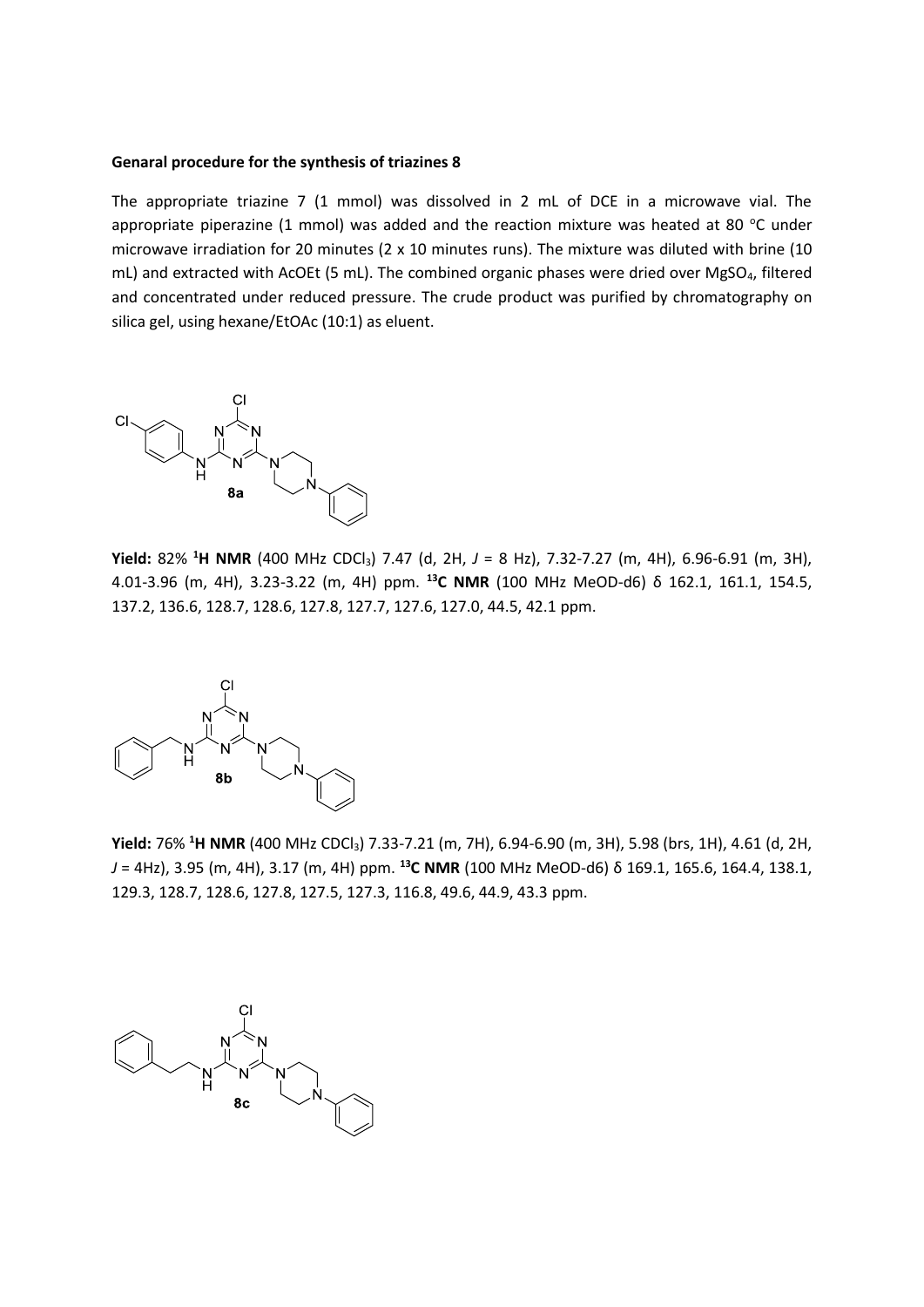**Yield:** 67% **<sup>1</sup>H NMR** (400 MHz CDCl3) 7.30-7.24 (m, 7H), 6.96-6.89 (m, 3H), 5.55 (brs, 1H), 3.97 (m, 4H), 3.67 (M, 2H), 3.21 (m, 4H), 2.88 (m, 2H) ppm.



**Yield:** 87% **<sup>1</sup>H NMR** (400 MHz CDCl3) 7.31-7.25 (m, 5H), 4.57 (s, 2H), 3.76 (m, 4H), 3.44 (m, 4H), 1.45 (s, 9H) ppm. **<sup>13</sup>C NMR** (100 MHz MeOD-d6) δ 174.9, 167.5, 161.1, 154.5, 138.8, 128.7, 127.5, 127.4, 80.5, 44.7, 43.8, 43.4, 28.3 ppm.



**Yield:** 64% **<sup>1</sup>H NMR** (400 MHz CDCl3) 8.32 (d, 2H, *J* = 4Hz), 7.32-7.28 (m, 5H), 6.52 (t, 1H, *J* = 4Hz), 5.90 (br s, 1H), 4.60 (s, 2H), 3.84 (br m, 8H) ppm. **<sup>13</sup>C NMR** (100 MHz MeOD-d6) δ 178.8, 169.1, 165.6, 161.5, 157.8, 138.1, 128.6, 127.5, 127.4, 110.3, 45.0, 43.3, 43.2 ppm.



**Yield:** 64% **<sup>1</sup>H NMR** (400 MHz CDCl3) 8.16 (s, 1H), 7.30-7.23 (m, 5H), 6.51 (s, 1H), 4.57 (s, 2H), 3.81 (br m, 8H) ppm. **<sup>13</sup>C NMR** (100 MHz MeOD-d6) δ 189.1, 178.9, 169.9, 167.0, 158.9, 158.5, 152.3, 134.3, 128.6, 127.5, 110.6, 44.9, 43.4, 43.2, ppm.